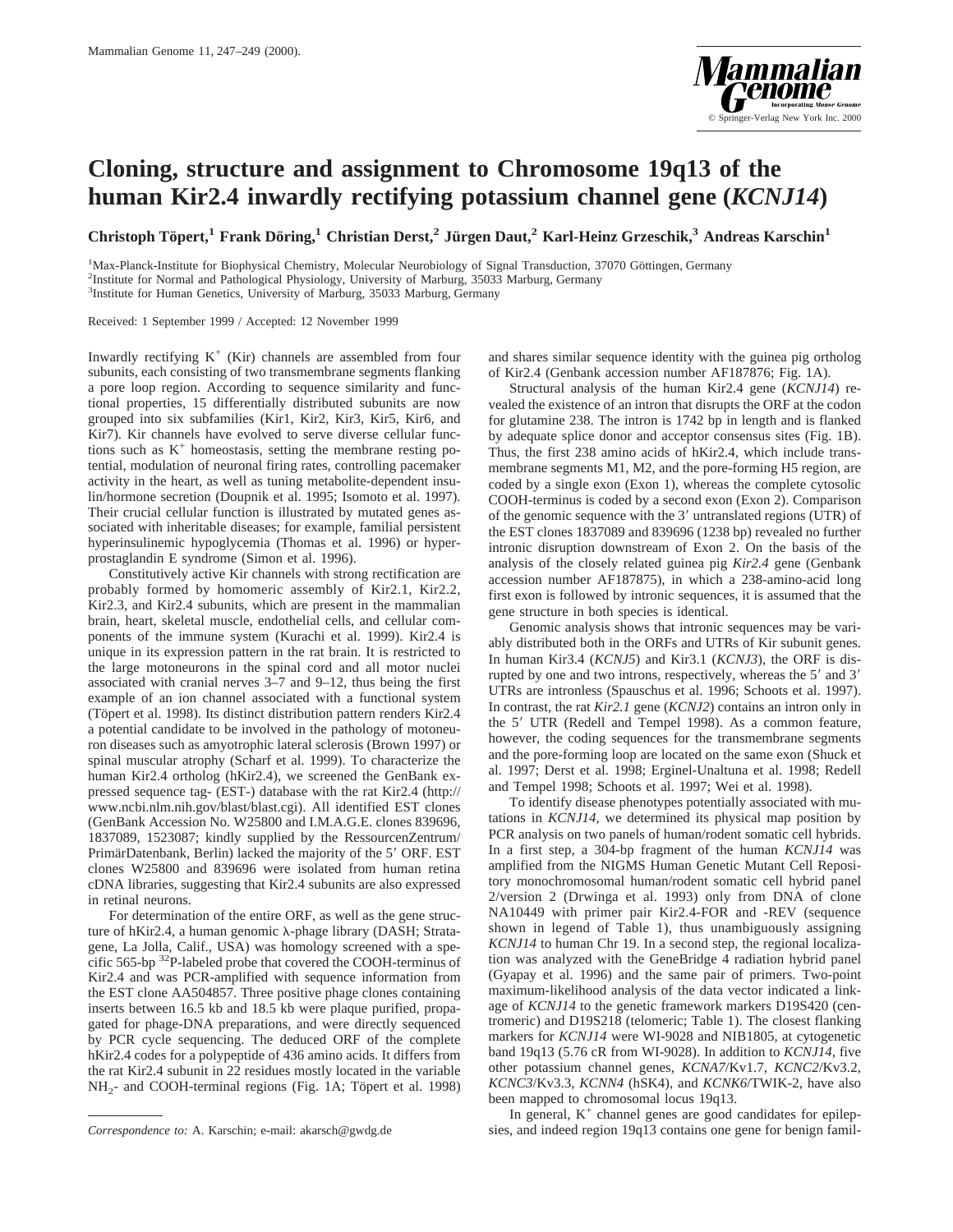| hRir2.4<br>$r$ Kir $2.4$ | MGLARALRRLSGALDSGDSRAG-----DEEEAGPGLCRNGWAPAPVQSPVGRRRGRFVKK                                           | 55<br>53 |
|--------------------------|--------------------------------------------------------------------------------------------------------|----------|
| GKir2.4                  | ENE.NSRPDAOG---GA<br>M1                                                                                | 58       |
| $h$ Kir $2.4$            | DGHCNVRFVNLGGQGARYLSDLFTTCVDVRWRWMCLLFSCSFLASWLLFGLAFWLIASLH                                           | 115      |
| rR1r2.4                  |                                                                                                        | 113      |
| gKir2.4                  |                                                                                                        |          |
|                          | Ħ5<br>M2                                                                                               |          |
| $h$ k $1+2.4$            | GDLAAPPPPAPCFSHVASFLAAFLFALETQTSIGYGVRSVTEECPAAVAAVVLQCIAGCV                                           | - 175    |
| $r$ Kir2.4               |                                                                                                        | 173      |
| $0$ Kir $2$ .4           |                                                                                                        |          |
| $h$ Kir $2.4$            | LDAFVVGAVMAKMAKPKKRNETLVFSENAVVALRDHRLCLMWRVGNLRRSHLVEAHVRAO                                           | 235      |
| rR1r2.4                  |                                                                                                        | 233      |
| GKir2.4                  |                                                                                                        | 238      |
|                          | $\nabla$ litron                                                                                        |          |
| $h$ Kir $2.4$            | LLOPRVTPEGEYIPLDHODVDVGFDGGTDRIFLVSPITIVHEIDSASPLYELGRAELARA                                           | 295      |
| rR1r2.4                  |                                                                                                        | 293      |
| $0K12$ .4                |                                                                                                        |          |
|                          |                                                                                                        |          |
| $h$ Kir $2.4$            | DFELVVILEGMVEVTAMTTOCRSSYLPGELLWGHRFEPVLFORGSOYEVDYRHFHRTYEV                                           | 355      |
| $rx1r2$ .4               |                                                                                                        | 353      |
| gKir2.4                  |                                                                                                        |          |
|                          |                                                                                                        |          |
| $h$ Kir $2.4$            | PGTPVCSAKELDERAEOASHSLKSSFPGSLTAFCYENELALSCCOEEDEDDETEEGNGVE 415                                       |          |
| rKir2.4                  |                                                                                                        |          |
| $a$ Kir $2.4$            |                                                                                                        |          |
|                          |                                                                                                        |          |
| Mxz2.4                   | TEDGAASPRVLTPTLALTLPP 436                                                                              |          |
| $r$ Kir2.4               | $\cdot P \cdot R \cdot \cdot \cdot \cdot QA \cdot \cdot \cdot \cdot \cdot \cdot \cdot \cdot \cdot 434$ |          |
| $\sigma$ Kir $2.4$       | TS.L. 438                                                                                              |          |

B

hKir2.4 gene



**Table 1.** GeneBridge 4 panel radiation hybrid mapping data.

| Gene/<br>locus | Primer pair<br>(product)<br>size)                                             | Data vector <sup>a</sup>                                                                                      | lod<br>scoreb | Map<br>location | Flanking<br>markers <sup>c</sup>                                                                  |
|----------------|-------------------------------------------------------------------------------|---------------------------------------------------------------------------------------------------------------|---------------|-----------------|---------------------------------------------------------------------------------------------------|
| KCNJ14         | $\text{Kir2.4}/\text{FOR}^{\text{d}}$<br>Kir2.4/REV <sup>d</sup><br>(304 b p) | 0000001001000000101010<br>0000100100100000111110<br>1100011000000001010110<br>0110100100000100010111<br>00001 | >3            | 19q13           | D19S420<br>WI-7903<br>WI-9028<br><b>KCNJ14</b><br><b>NIB1805</b><br>WI-5264<br>WI-5423<br>D19S218 |

<sup>a</sup> The data vector is based on two independent PCR analyses of the entire panel, with data arranged in the order specified for the Whitehead/MIT on-line Radiation Hybrid Mapper Program, June 1998 (http://www.genome.wi. mit.edu).  $0 =$  negative,  $1 =$  positive,  $2 =$  uncertain data

The lod score quoted is the highest for which this linkage is supported.

<sup>c</sup> Centromeric flanking markers are shown above, telomeric markers below *KCNJ14*. d<sub>For</sub> chromosomal assignment, two oligonucleotide primers amplifying a 304-bp fragment of the 3'-nontranslated part of *KCNJ14* (FOR-Primer: 5'-ctgtgctccctcctgagaac-3'; REV-Primer: 5'-ccttccctccttaggtggtc-3').

ial infantile convulsions (BFIC; Guipponi et al. 1997). More specifically, however, Kir2.4 channels provide the dominant  $K^+$  conductance of many cranial motoneurons at rest. Inhibition of Kir2.4 channels in rat hypoglossus motoneurons dramatically enhances tonic activity and firing rates in response to suprathreshold stimuli (Töpert et al. 1998). In addition, in situ hybridizations in rat and PCR analysis in human tissues demonstrated Kir2.4 expression in

**Fig. 1.** Protein sequence and partial gene structure of the human Kir2.4 subunit. **(A)** The predicted 436 amino acids of hKir2.4 (GenBank accession No. AF181988) are aligned with the rat (rKir2.4) and guinea pig (gKir2.4) orthologs. Transmembrane segments M1 and M2 and the pore-forming loop H5 are boxed in grey. Residues in rKir2.4 and gKir2.4 that are identical to hKir2.4 are depicted as dots. The arrowhead after the glutamine at position 238 indicates the position of the intronic interruption. **(B)** Genomic structure of the human Kir2.4 gene (*KCNJ14*). The diagram in the upper panel shows a 5780-bp Kir2.4  $\lambda$  phage clone with two exons separated by an intron of 1742 bp in length (consensus sequences of splice junctions are given). The lower diagram is a schematic representation of the hKir2.4 cDNA with the ORF shown in grey, and subunit core domains marked as black bars. Start and stop codon and the position of the intron are indicated by arrowheads.

spinal cord, suggesting similar Kir2.4 functions in ventral horn  $\alpha$ -motoneurons. Thus, mutations in the *Kir2.4* gene may possibly result in dysfunctional coordination or impaired development of skeletal muscles as it is known from other muscular diseases (Brown 1997; Scharf et al. 1999). In view of the distinct expression in cranial motoneurons, dysfunctions affecting head muscle control, for example, facial expression or eye positioning, would be of particular interest. In a first screen of 232 entries associated with Chr 19q13 in the OMIM database (http://www.ncbi.nlm.nih. gov/Omim/searchomim.html), no disorder with the predicted phenotype was identified except dystrophia myotonica. This type of skeletal muscle disorder, however, is probably correlated with a variable number of trinucleotide insertions in a protein kinase gene (Fu et al. 1993). Due to the Kir2.4 expression in the retina, disease phenotypes associated with impaired visual processing may also derive from mutations in *KCNJ14.* Two candidate disorders have been mapped to locus 19q13: (i) Cone rod dystrophy 2 is linked to mutations in the homeodomain transcription factor gene CRX (Freund et al. 1997). (ii) For optic atrophy 3, no gene correlate has been identified so far (Nystuen et al. 1997); thus, it would be worthwhile to examine affected individuals for mutations in *KCNJ14.*

*Acknowledgments.* This work was funded by a grant of the Deutsche Forschungsgemeinschaft (Ka 1175/1-1). We are grateful to the RZPD (Max-Planck-Institute for Molecular Genetics, Berlin) for supply of EST clones. We thank D. Reuter and H. Engel for excellent technical assistance.

A